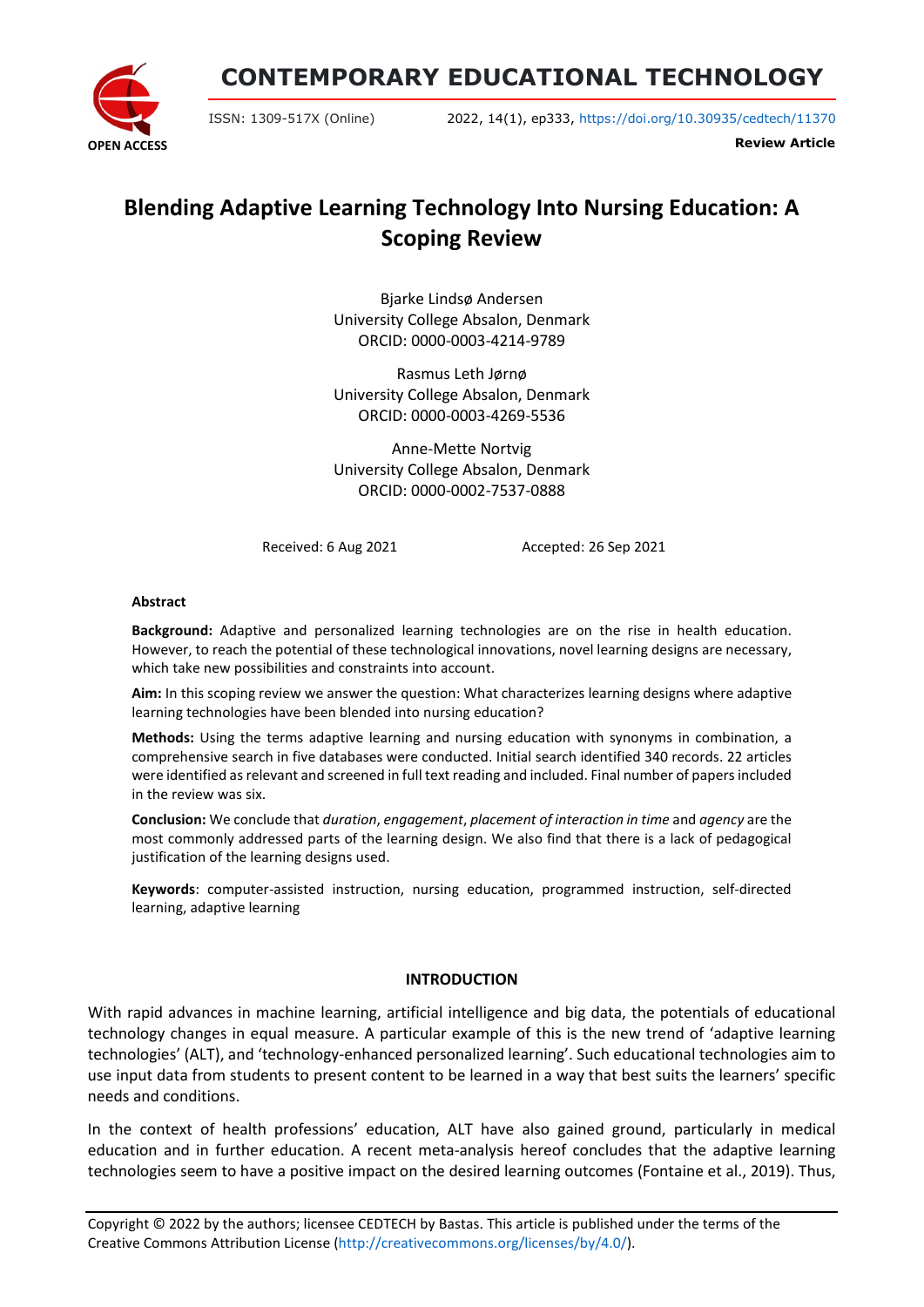there isreason to believe that adaptive learning technologies will become a more widespread kind of learning resource in nursing education in the future.

However, research within the field of education technology has also repeatedly shown that the impact of technology cannot be separated from the teaching strategies and learning design, with which it is used (Kirkwood & Price, 2013). With adaptive learning technology, the technology holdsthe potential to substitute and augment the actions of the human instructor in some regards: it asks questions, the students respond and the technology provides personalized explanations, if the students are unable to answer correctly. This raises a question about the best way to integrate ALT into nursing education with learning of both clinical, procedural skills and declarative knowledge? Should it be considered just a replacement of the textbook? Is it a new kind of continuous testing system? How do the instructors make the most of the data and content provided by the technology? How do instructors make sure that adaptive learning technology relates to and ensures a transfer from declarative knowledge to clinical practice? In this review, we provide an overview of key features and factors to address in learning design of nurse education with ALT. We draw on the concept of learning design, which explicitly addresses how learning and education is arranged with the use of technology, and draws particularly attention to the sequential structure and supposed actions of instructors and students. A learning design is defined as: "[...] a representation of what happens in a teaching and learning session to help learners achieve specified learning outcomes. It is often structured as a sequence of learning activities that can be shared with others. For online and blended learning, this approach is able to show, not only what is happening when the teacher is with the learners, but also what learners should be doing when the teacher is absent and they are being supported by technology"(Laurillard et al., 2018, p. 1046).

In this review we identify papers that describe the learning design of their interventions in nursing education with ALT. The scope of the review is to identify and discuss how the technology pedagogically is blended into the learning design to support and inform practice by addressing the research question: What characterizes learning designs where ALT have been blended into nursing education?

# **THE REVIEW**

# **Aim**

The aim ofthisreview isto examine the learning design through which ALT have been implemented in nursing education.

# **Design**

The review has been conducted using the method of scoping reviews. Scoping reviews are distinguished from systematic reviews by having a broader interest of inquiry and being more inclusive in terms of research designs than a systematic review (Arksey & O'Malley, 2005). This is particularly relevant when researching an emerging field of technology, as studies may draw on different methodological approaches, have different interests of inquiry and yet still reveal findings about how to blend ALT into nursing education. The method of scoping reviews is particularly relevant when it comes to identifying potential gaps and point to directions that future research and practice can benefit from (Arksey & O'Malley, 2005).

# **Search Methods**

Databases were searched in January 2021 to identify papers that explored ALT in nursing education. The following databases were searched (hits): CINAHL (39), EBSCO (1), Google Scholar (57), PubMed (11), Scopus (232). The search was conducted in collaboration with a librarian and in accordance with the syntax of each database with a string consisting of:

*["adaptive learning" OR "personalized learning" OR "individualized learning" OR "intelligent tutoring system" OR "computer-assisted instruction"] AND [technology OR platform OR system OR technologies OR software] AND ["nurs\* education" OR "nursing education"].*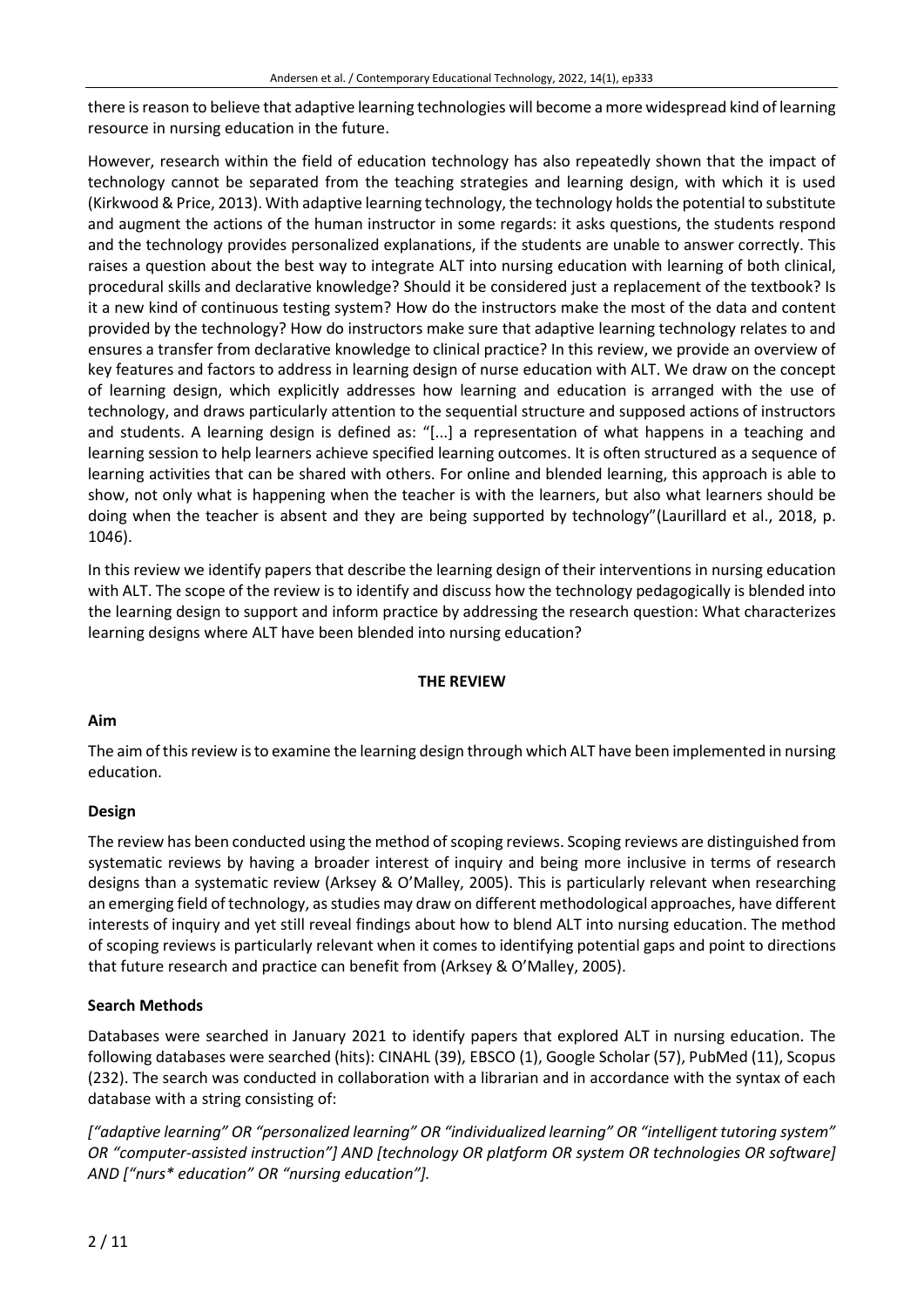Thesaurus and indexed keywords were used where appropriate in each database. Furthermore, hand searching of reference lists in included studies was also conducted, returning additional 2 hits.

# **Search Limits**

The search was limited to English language and peer-reviewed papers published from 2010 to 2021.

## **Inclusion Criteria**

The papers were included if they met the following three criteria: 1) related to the context of nursing education 2) being about technology that algorithmically adapts to one or more of each student's personal traits such as, e.g., proficiency or learning preferences 3) describe principles of learning design or an educational intervention.

## **Exclusion Criteria**

Papers were excluded if the technology described was not adaptive (e.g. clickers or social media), or the adaption was not related to the students learning process (e.g. adaptive rehabilitation technologies for patient care), or the context was not nursing education (physicians, medicine or continuing education for graduated nurses). Particularly, most of the excluded articles were so, because they did not address the context of nursing education.

## **Search Outcomes**

Initial search resulted in 340 papers, and 2 additional articles were found through handheld searching. After removal of duplicates, 327 papers remained for screening. Screening of title and abstract was undertaken by first author (BLA) based on the inclusion criteria. After this, 22 full text articles remained for assessment of eligibility. This process was undertaken by first author (BLA) and second author (RLJ) based on in- and exclusion criteria (exclusion with reasons). The process left 6 articles for qualitative synthesis in the scoping review.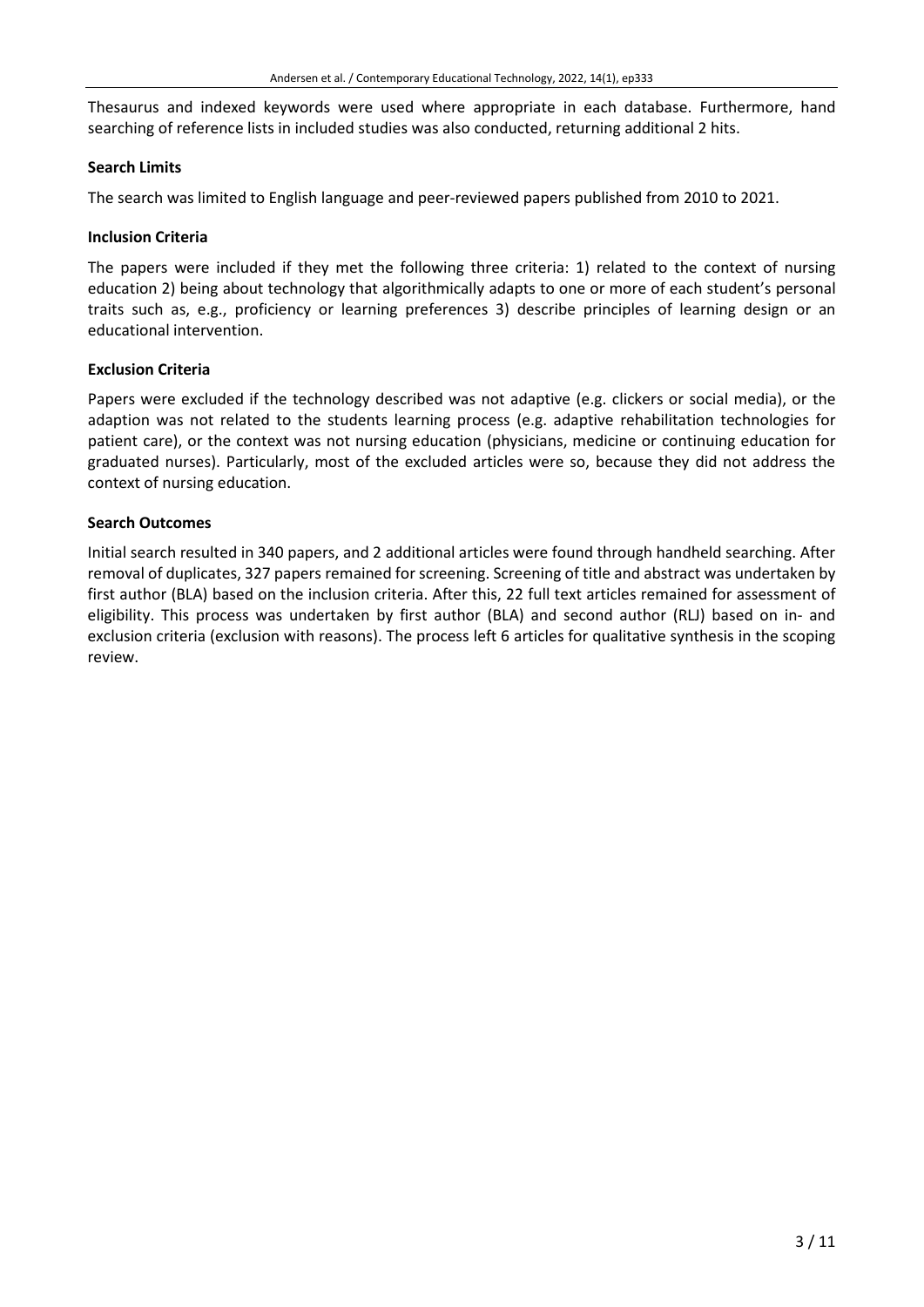

**Figure 1.** Review process based on Moher et al. (2010)

# **DATA CHARTING**

In a scoping review, a major concern is to identify and define the variables and themes by which each study is best described in order to address the research question (Arksey & O'Malley, 2005). By reading the six papers the following six themes have been identified as relevant:

- *Motivation for use.* What are the hypotheses of impact or desired outcomes of using adaptive technology in nursing?
- *Educational context of intervention*: What are the institutional and educational contexts in which ALT has been blended in?
- *Research methods and data.* What methods have been used in the studies and what is the sample size?
- *Technological intervention*: What characteristics and features of the adaptive technology are highlighted? *Learning design intervention*: What is the duration and extent of the blend, and what are the explicit and/or implied actions of students and instructors in relation to the use of adaptive technology and how has the course sequentially been built?
- *Findings and suggestions*: What are the identified potentials of using ALT in nursing education, and what might be addressed in the future?

First, we present a chart with relevant findings from each included articles in a chart and afterwards we discuss relevant findings across the articles.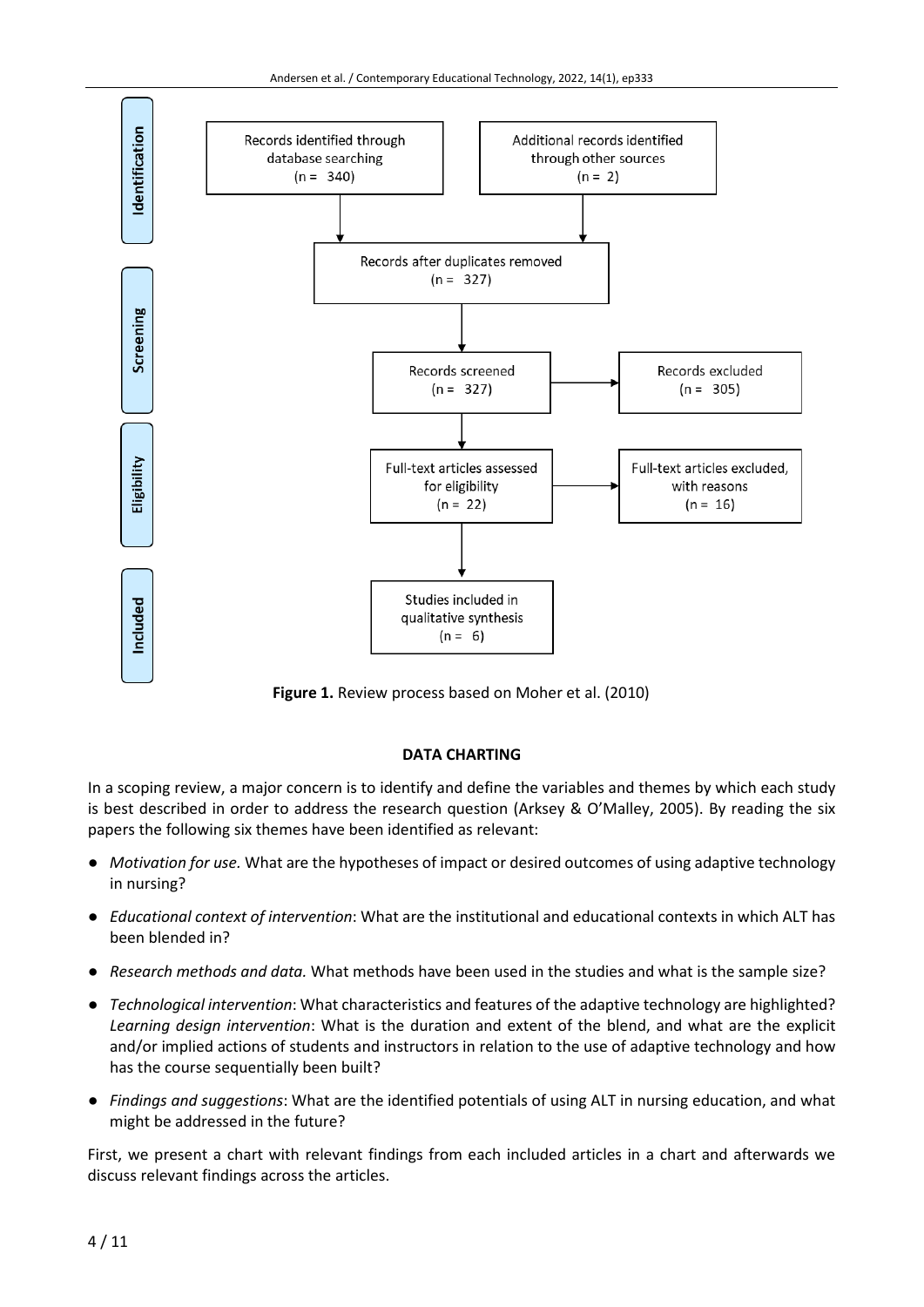| Andersen et al. / Contemporary Educational Technology, 2022, 14(1), ep333 |  |  |  |  |  |
|---------------------------------------------------------------------------|--|--|--|--|--|
|---------------------------------------------------------------------------|--|--|--|--|--|

| <b>Table 1.</b> Data charting                 |                                                                                                                                                       |                                                                                                                                                                                                        |                                                                                 |                                                                                                                                                                                                                                                                                                                   |                                                                                                                                                                                                                                                                                                                                                                                                                                                                                                                                                                                                             |                                                                                                                                                                                                                                                                                                                                                                                                                                                                                                                                                                                       |
|-----------------------------------------------|-------------------------------------------------------------------------------------------------------------------------------------------------------|--------------------------------------------------------------------------------------------------------------------------------------------------------------------------------------------------------|---------------------------------------------------------------------------------|-------------------------------------------------------------------------------------------------------------------------------------------------------------------------------------------------------------------------------------------------------------------------------------------------------------------|-------------------------------------------------------------------------------------------------------------------------------------------------------------------------------------------------------------------------------------------------------------------------------------------------------------------------------------------------------------------------------------------------------------------------------------------------------------------------------------------------------------------------------------------------------------------------------------------------------------|---------------------------------------------------------------------------------------------------------------------------------------------------------------------------------------------------------------------------------------------------------------------------------------------------------------------------------------------------------------------------------------------------------------------------------------------------------------------------------------------------------------------------------------------------------------------------------------|
| Source                                        | Motivation for<br>use                                                                                                                                 | Educational<br>context of<br>intervention                                                                                                                                                              | Research<br>methods and<br>sample size                                          | Technological<br>intervention                                                                                                                                                                                                                                                                                     | Learning design intervention                                                                                                                                                                                                                                                                                                                                                                                                                                                                                                                                                                                | Findings and suggestions<br>regarding learning design                                                                                                                                                                                                                                                                                                                                                                                                                                                                                                                                 |
| al. (2020)                                    | Hinkle et To compare<br>results with<br>traditional<br>methods of<br>delivery and<br>assess student<br>perceptions of<br>adaptive<br>learning         | Nursing program Randomized<br>in<br>pathophysiology experiment.<br>in the USA.<br>2018.                                                                                                                | control group<br>Intervention<br>group $n = 35$ .                               | time data from<br>student-platform<br>interaction to<br>path through course<br>content for each<br>student (Platform:<br>Realizelt)                                                                                                                                                                               | Algorithmic use of real 7-weeks of duration online<br>course.<br>Questions in AL-platform<br>were delivered before, during adaptive learning in future<br>determine the optimal and after a learning module. courses.<br>Each AL-module could be<br>repeated as many times as a<br>learner chose in order to<br>improve knowledge, with no<br>specific engagement<br>requirements.                                                                                                                                                                                                                          | Students believe adaptive<br>learning to improve their<br>learning and would prefer                                                                                                                                                                                                                                                                                                                                                                                                                                                                                                   |
|                                               | Hinkle et Enhance case-<br>al. (2018) based learning,<br>so that the<br>complexity of a<br>case is adjusted<br>to each<br>student's<br>proficiency.   | Nursing program Experimental<br>in<br>pathophysiology (n=95),<br>in USA in spring summer<br>2015.<br>Course content<br>chosen to<br>specifically<br>address three<br>topics of historic<br>difficulty. | $(n=124)$ in<br>2015.                                                           | Bayesian estimation<br>study in spring techniques that give<br>each student a<br>personal path through<br>(n=22) and fall course content created<br>by faculty. Questions<br>can contain variables,<br>such as age, and thus<br>cases presented can be<br>differentiated for<br>students (Platform:<br>Realizelt) | Five sections consisting of<br>two online, one blended and<br>one face-to-face.<br>Case-specific questions were<br>developed so that they<br>simulated lab and diagnostic<br>results that students would<br>encounter in practice.<br>Instructor encouraged<br>students to engage with a<br>number of "nodes",<br>comprising an overall topic<br>objective, but engagement<br>was not counted as a part of<br>students' course grade.<br>Course designed so that<br>students worked individually.<br>Instructors supported by<br>expert instructional designers<br>in creating content for the<br>platform. | In terms of engagement,<br>students tend to engage with a<br>case-question once or twice<br>during a course, spending<br>between 5 and 7 minute in each<br>attempt. Balancing meaningful<br>case-questions that are not too<br>taxing is of great importance to<br>learning design.                                                                                                                                                                                                                                                                                                   |
| Morente<br>et al.<br>(2014)                   | To determine<br>the effectiveness pressure ulcer<br>of adaptive<br>learning<br>compared to<br>traditional on-<br>campus teaching for most<br>methods. | Course in<br>training in Spain. study with<br>Chosen because pre-test and<br>it is considered a post-test. $N =$<br>challenging topic 73 (control<br>students.                                         | Randomized<br>control group<br>group= $43$ ,<br>intervention<br>group = $30$ ). | An adaptive self-<br>developed by the<br>research team, which<br>adapts to the students' intervention from the<br>skills and provides<br>online tutorials<br>(Platform: ePULab).                                                                                                                                  | 4-hours single session<br>learning e-learning tool module, where students were effective, but no findings of<br>with a computer each with no reported.<br>instructor.                                                                                                                                                                                                                                                                                                                                                                                                                                       | Intervention proved to be<br>physically located in a space relevance to learning design are                                                                                                                                                                                                                                                                                                                                                                                                                                                                                           |
| Simon-<br>Campbell<br>and<br>Phelan<br>(2016) | Prepare<br>students for<br><b>NCLEX</b> license<br>exam and<br>optimize<br>prediction of<br>students with<br>likelihood of<br>failing NCLEX.          | adult health<br>course.                                                                                                                                                                                | descriptive<br>and<br>correlational<br>design. $N =$<br>100.                    | Second semester Retrospective Online, computer-<br>based platform with a<br>large database of test<br>various formats<br>level of understanding,<br>and after finishing the<br>quiz, the student sees<br>explanations of key<br>concepts, answer keys<br>and results. (Platform:<br>PrepU).                       | Students had access to the<br>system and could choose<br>between an older and newer attention to areas that need<br>questions calibrated in version of the technology.<br>level of difficulty and in Attained mastery level was an teaching. For this to happen,<br>important feature to guide<br>(multiple choice, fill the and engage students. No<br>blank etc.). Adapts to further description of the<br>each student's current learning design intervention.                                                                                                                                           | Data about students' curricular<br>weakness can point instructors'<br>focus and remediation in<br>data needs to come timely and<br>there has to be a clear pathway<br>to remediation.<br>Instructors can create class<br>assignments using collections of<br>questions chosen for the<br>database.<br>Students can independently<br>take quizzes and train their test-<br>taking skills.<br>Policy stating af standardized<br>use of the technology may be<br>beneficial.<br>Create regular, required<br>assignments or associate a<br>participation grade with<br>quizzing activity. |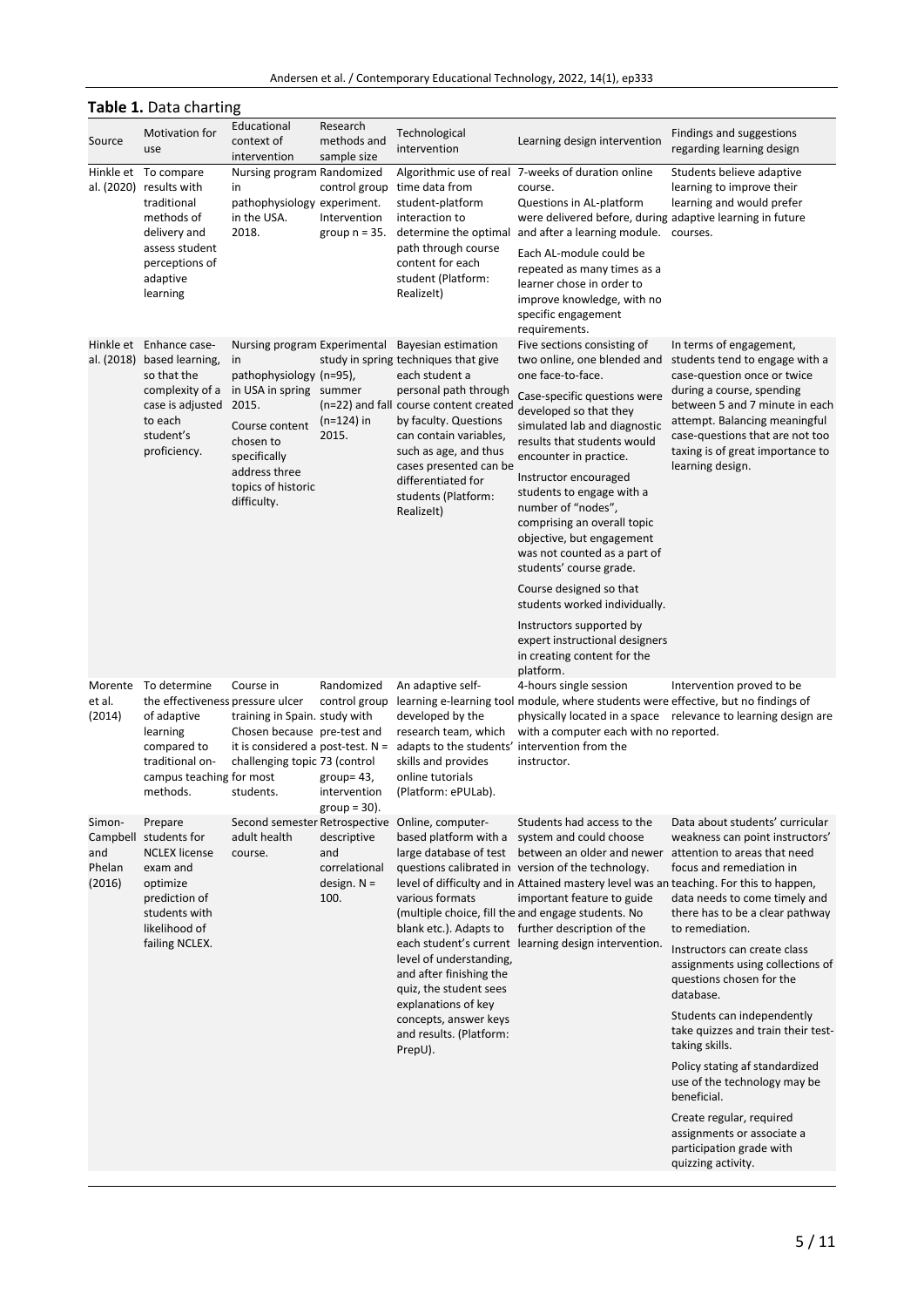|  | Andersen et al. / Contemporary Educational Technology, 2022, 14(1), ep333 |  |  |  |
|--|---------------------------------------------------------------------------|--|--|--|
|--|---------------------------------------------------------------------------|--|--|--|

|                         | Table 1 (continued). Data charting                                                                                                                                                                        |                                                                                             |                                        |                                                                                                                                                                                                                                                                                    |                                                                                                                                                                                                                                                                                                                                                                                      |                                                                                                                                                                                                                                                                                                                                                             |
|-------------------------|-----------------------------------------------------------------------------------------------------------------------------------------------------------------------------------------------------------|---------------------------------------------------------------------------------------------|----------------------------------------|------------------------------------------------------------------------------------------------------------------------------------------------------------------------------------------------------------------------------------------------------------------------------------|--------------------------------------------------------------------------------------------------------------------------------------------------------------------------------------------------------------------------------------------------------------------------------------------------------------------------------------------------------------------------------------|-------------------------------------------------------------------------------------------------------------------------------------------------------------------------------------------------------------------------------------------------------------------------------------------------------------------------------------------------------------|
| Source                  | <b>Motivation for</b><br>use                                                                                                                                                                              | Educational<br>context of<br>intervention                                                   | Research<br>methods and<br>sample size | Technological<br>intervention                                                                                                                                                                                                                                                      | Learning design intervention                                                                                                                                                                                                                                                                                                                                                         | Findings and suggestions<br>regarding learning design                                                                                                                                                                                                                                                                                                       |
| and<br>Phelan<br>(2017) | Malkemes To increase the<br>number of first<br>time passes in<br>NCLEX-RN exam, USA<br>make students<br>more self-<br>confident and to<br>monitor<br>students'<br>preparation for<br>the license<br>exam. | Senior-level<br>course at a<br>nursing school in and                                        | descriptive<br>correlational           | Retrospective According to each<br>personalizes the<br>design. N = 55. learning experience in<br>terms of difficulty of<br>calculates a mastery<br>level for each student<br>(Platform: Wolters<br>Kluver PassPoint).                                                              | Lasted two semesters.<br>students response, the Describes two ways, in which<br>technology adjusts and the adaptive technology was<br>used. Firstly, instructors can<br>integrate the technology in<br>their teaching by creating<br>test items. Technology custom quizzes from the<br>database, or set a particular<br>mastery level in a certain<br>topic for students to achieve. | Important to distinguish<br>between whether technology is<br>used in formative or summative<br>ways. Formative ways point<br>instructors' attention to topics<br>or questions that need<br>remediation, how student<br>engagement tends to increase<br>when adaptive learning is used<br>in summative ways, where their<br>mastery level is considered part |
|                         |                                                                                                                                                                                                           |                                                                                             |                                        |                                                                                                                                                                                                                                                                                    | Secondly, students can use it<br>for their own independent<br>study and create their own<br>custom quizzes.                                                                                                                                                                                                                                                                          | of the final course grade.                                                                                                                                                                                                                                                                                                                                  |
|                         |                                                                                                                                                                                                           |                                                                                             |                                        |                                                                                                                                                                                                                                                                                    | Students were required to<br>answer at least 25 questions<br>per week first semester, and<br>50 questions second<br>semester. If they did not<br>achieve at mastery level of 4,<br>they were required to dobule<br>the amount of questions<br>answered.                                                                                                                              |                                                                                                                                                                                                                                                                                                                                                             |
|                         |                                                                                                                                                                                                           |                                                                                             |                                        |                                                                                                                                                                                                                                                                                    | Their performance in the<br>system was considered a part<br>of the final grade.                                                                                                                                                                                                                                                                                                      |                                                                                                                                                                                                                                                                                                                                                             |
| Sanko<br>(2019)         | Presti and To reduce test<br>anxiety, and<br>strengthen the<br>students'<br>knowledge base.                                                                                                               | Senior-level,<br>final adult health experimental<br>nursing course in retrospective<br>USA. | Quasi-<br>test study. 1<br>groups.     | and continually<br>updates a score of<br>pre-test post- students' ability and<br>give them more<br>control group, challenging questions<br>3 intervention as they progress until a provided through the<br>preset target mastery<br>level is<br>reached.Platform not<br>mentioned. | Technology establishes Course combined 112 hours<br>of in preceptorship in clinic<br>with didatic content<br>emphasising question and<br>answer sessions related to<br>their clinical experience<br>adaptive technology. No<br>further description reported.                                                                                                                         | Use of customized adaptive<br>quizzes and remediation of<br>content individualized for each<br>student impacts learning<br>outcomes positively.                                                                                                                                                                                                             |

# **FINDINGS**

#### **Motivation for Use**

There are various reasons for adopting ALT in nursing education. However, two motives are most prominent Firstly, a desire to determine whether ALT improves the learning outcomes compared to traditional teaching methods or not (Hinkle et al., 2020; Morente et al., 2014). Secondly to enhance the likelihood that students pass final license exams (Malkemes & Phelan, 2017; Presti & Sanko, 2019; Simon-Campbell & Phelan, 2016). A single study is pedagogically motivated by a hypothesis that adaptive technologies may provide an enhancement of case-based learning by personalizing casesto the students' abilities(Hinkle & Moskal, 2018). Reading across the articles, it is evident that the motivation is driven by a summative rather than formative focus in the learning design, i.e., predominantly related to the students' final achievement and to a lesser degree by an enhancement of their on-going learning process.

# **Educational Context of Intervention**

The questions of geographical origin, subjects and stage are important aspects because the context of intervention determines the degree to which the studies are comparable to other cases and future, and learning design interventions may vary across cultures, subjects and stages within nursing education. Thus, the findings of the articles are embedded in particular cultures of nursing education, set at particular stages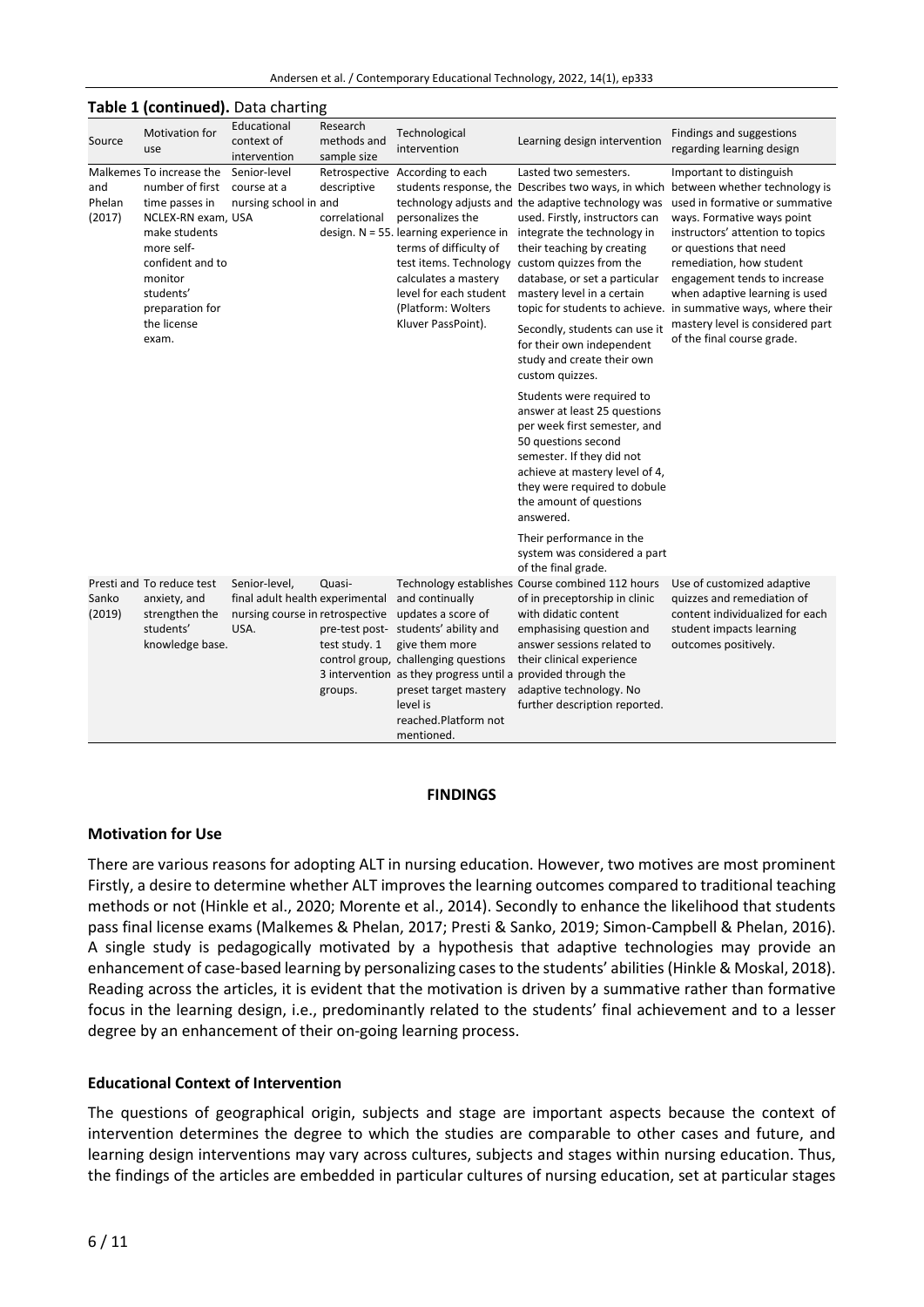within the education and tested in disparate subjects. Of the studies that report their geographical origin, five of them are based in nursing education in the USA, and a single in Spain. The subjects in which the ALT has been used are various, and only two state reasons why the specific courses have been chosen. Those two state that the subjects have been chosen for the intervention, because students usually find those subjects particularly difficult (Hinkle & Moskal, 2018; Morente et al., 2014). Only two studies report at which stage during education, ALT has been used. The two concerned have placed their interventions in the second semester (Simon-Campbell & Phelan, 2016) and in a final course (Presti & Sanko, 2019) respectively.

# **Research Methods**

All of the studies are quantitative with variations in sample size and design, and aimed at calculating the effect of the adaptive technology intervention. Some have control groups and some do not, some have posttest and pre-test and some do not. The experimental nature of all the studies seems to cause a dominance of research design over learning design, and thus the way ALT have been put to use is governed by having a controlled set up rather than arguing and discussing what patterns of use may or may not be beneficial from a pedagogical perspective.

# **Technological Intervention**

Four of the studies use commercially available software, one uses software developed by the research team (Morente et al., 2014) and one does not report the particular technology used (Presti & Sanko, 2019). The characteristics of adaptive technology highlighted by each study vary in the level of details by which the adaptive system is described. However, the dominant feature of the adaptive technologies is that they algorithmically determine the proficiency of each student, and based on this generate an individual learning path through the course content. As students improve, they are given harder questions. Some of the technologies used allow students to design quizzes themselves and provide the students with an overall mastery score (Malkemes & Phelan, 2017; Presti & Sanko, 2019; Simon-Campbell & Phelan, 2016).

# **Learning Design Intervention**

Regarding the learning design of the interventions, it varies how well described it is. In the following, we identify four themes that emerge:

- *Duration.* The duration of the interventions is one of the most commonly described parameters of the learning design. The duration varies greatly, ranging from a four hour session (Morente et al., 2014) to an experiment that stretches over two semesters (Malkemes & Phelan, 2017). The remaining studies are somewhere in between and of a length similar to a semester. The length of the intervention may greatly impact the outcome of the use, as longer use time causes familiarization with the adaptive technology, and the novelty effect will eventually decrease. Nursing students currently tend to prefer physical textbooks(Mennenga, 2016), and the introduction of electronic books embedded in a learning technology that dynamically changes according to the students' performance may challenge some of the cultural assumptions and expectations of students. Thus, time to familiarize may be of importance when introducing ALT.
- *Placement of student interaction with technology in time.* Only two of the studies describe when students were encouraged to engage with the adaptive technology. Hinkle (2020) describes an extensive use, where students were using the adaptive technology both before, after and during class. In Morente, technology was exclusively used in class (2014). Placement of student AL-interaction in time is crucial to the learning design, as it conditions the pedagogical aim of the use. Used before class, it may serve as preparation and provide the instructor with relevant data in which part of the course content to focus on and how to possibly remediate it. Used in class, it may serve as a substitute for teaching by a human instructor in certain parts of the curriculum. Used after class, it may serve as an evaluation tool to assess learning achievement.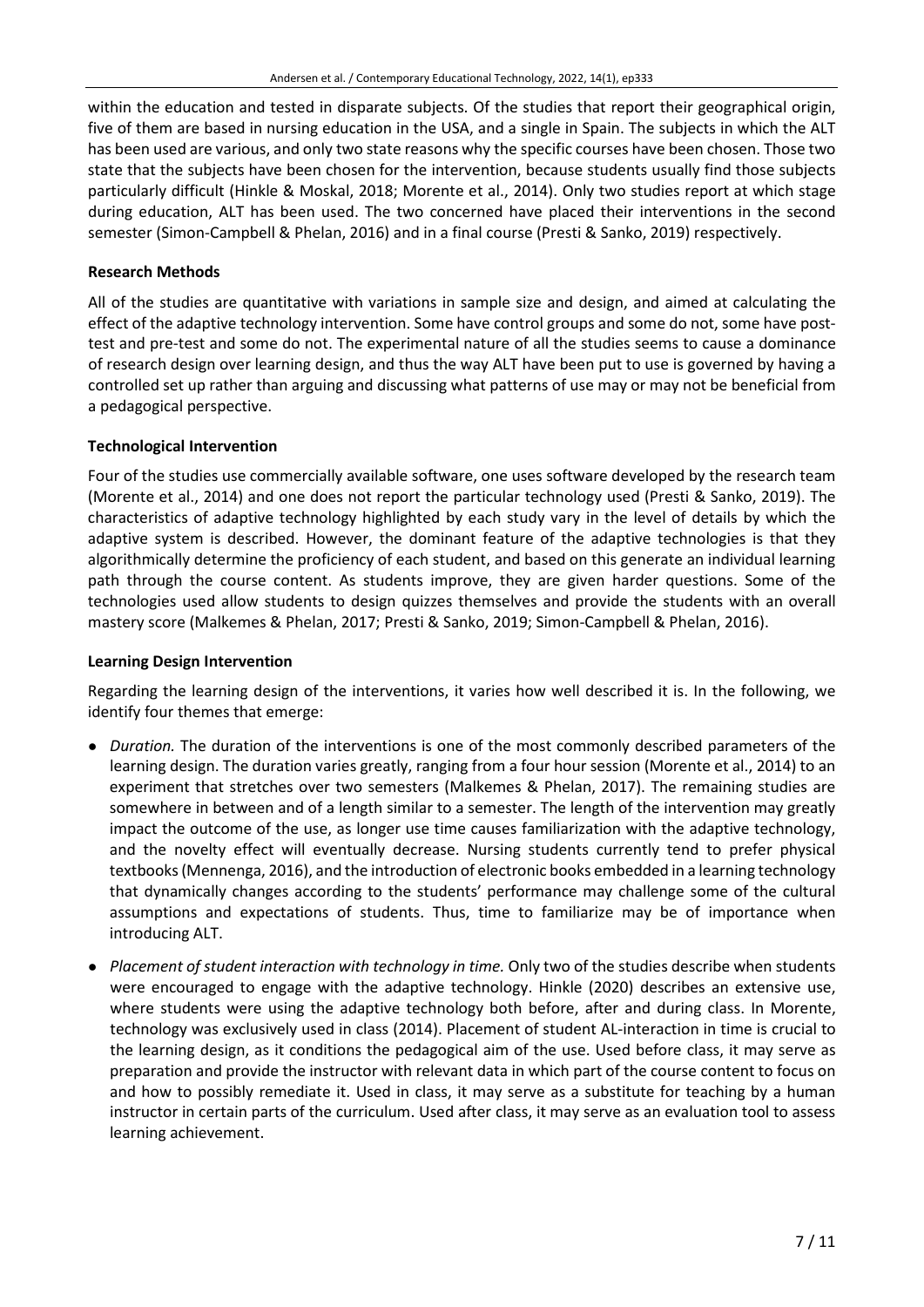- *Engagement*. Four of the studies described how they encouraged the students to engage with the ALT. The degree of formalization varies greatly, ranging from Hinkle and Moskal (2018), which had no requirements from the students, and their interactions and achievements were not taken into account to Malkemes and Phelan (2017), who had set criteria for engagement in terms of number of questions to be answered each week, a certain mastery level to be reached and students' performance were taken into account in their final grade. In Hinkle (2018), the instructors continuously encouraged students to use the technology, and in Simon-Campbell and Phelan (2016), it is mentioned that the visualization of progress within the interface was a motivational factor for engagement for students. The extent of student engagement with the technology is evidently of importance to the outcome. In the learning design it is advisable to decide how properly to engage students, whether in terms of weekly activity, a target mastery level or counting their performance as part of final grade.
- *Agency*. With the key feature of adapting to each student's specific needs or level, the technology also holds a potential to take on some of the work that has previously been that of the teacher: To present content and scaffolding students in their learning process. In two of the studies, the agency and roles of the student, the instructor and the technology are addressed. In Morente et al., technology is used as a substitute for the instructor rendering her or him superfluous (2014). In Malkemes and Phelan, two different modes of agency are described (2017). In the first one, the instructor is assigned the role of a quiz designer, which means the instructor configures the technology by setting a target mastery level, deciding the number of questions to be answered and which parts of the course content the students should engage with. In the second mode, students are themselves given all the privileges described, and thus they obtain the role of conditioning their learning path themselves. None of the remaining six studies address this balance in their intervention.

# **DISCUSSION**

In this section we discuss the findings and suggestions from the reviewed articles and draw on research from instructional design to expand on future directions of ALT in nursing education. In their meta-analysis of the efficacy of adaptive e-learning among health professionals, Fontaine et. al. concludes: "researchers should focus on research designs allowing the assessment of the impact of multiple educational design variations" (2019, p. 15). The studies included in this review echo this point, but also point to specific designs future studies may benefit from exploring. One study (Simon-Campbell & Phelan, 2016) draws attention to the possibility of informing classroom instruction with data from the students' interactions with the technology, and thus focus on topics and questions, they have found particularly hard. A concern, in this regard, is how instructors properly remediate the content to improve learning in the classroom. Another concern is how to develop a study culture, where students do their 'homework' within the system timely enough for the instructor to take data into consideration before class. This requires that the instructor possesses a certain level of data literacy and is familiar with the technology used as well as its functionalities and interface. In other words it requires competency development of instructors. In the article, Simon-Campbell and Phelan (2016) suggest that policies are demanded to meet this and to set a certain level of engagement from students may be a way to ensure a minimum engagement. Literature on instructional design shows that instructors need to possess a certain *technological pedagogical knowledge* in order to realize the potential benefits from a given technology. This kind of knowledge is combines knowledge of pedagogy and teaching in a particular subject (e.g., science subjects within nursing education) with knowledge of how the technology works (Mishra, 2016). With ALT this is particularly demanding and important, as adaptive technology has a high degree of complexity in terms of algorithms and computation of data. An increased effort in sharing and developing such knowledge among instructors may positively impact some of the factors highlighted in the papers, such as motivation for use, engagement and the distribution of agency across technology and instructor.

● From the perspective of adaptive learning, a unique feature of nursing education is its combination of declarative knowledge and cognitive skills on the one hand and procedural knowledge and clinical skills on the other. There is evidence, from especially medicine education, that adaptive technology is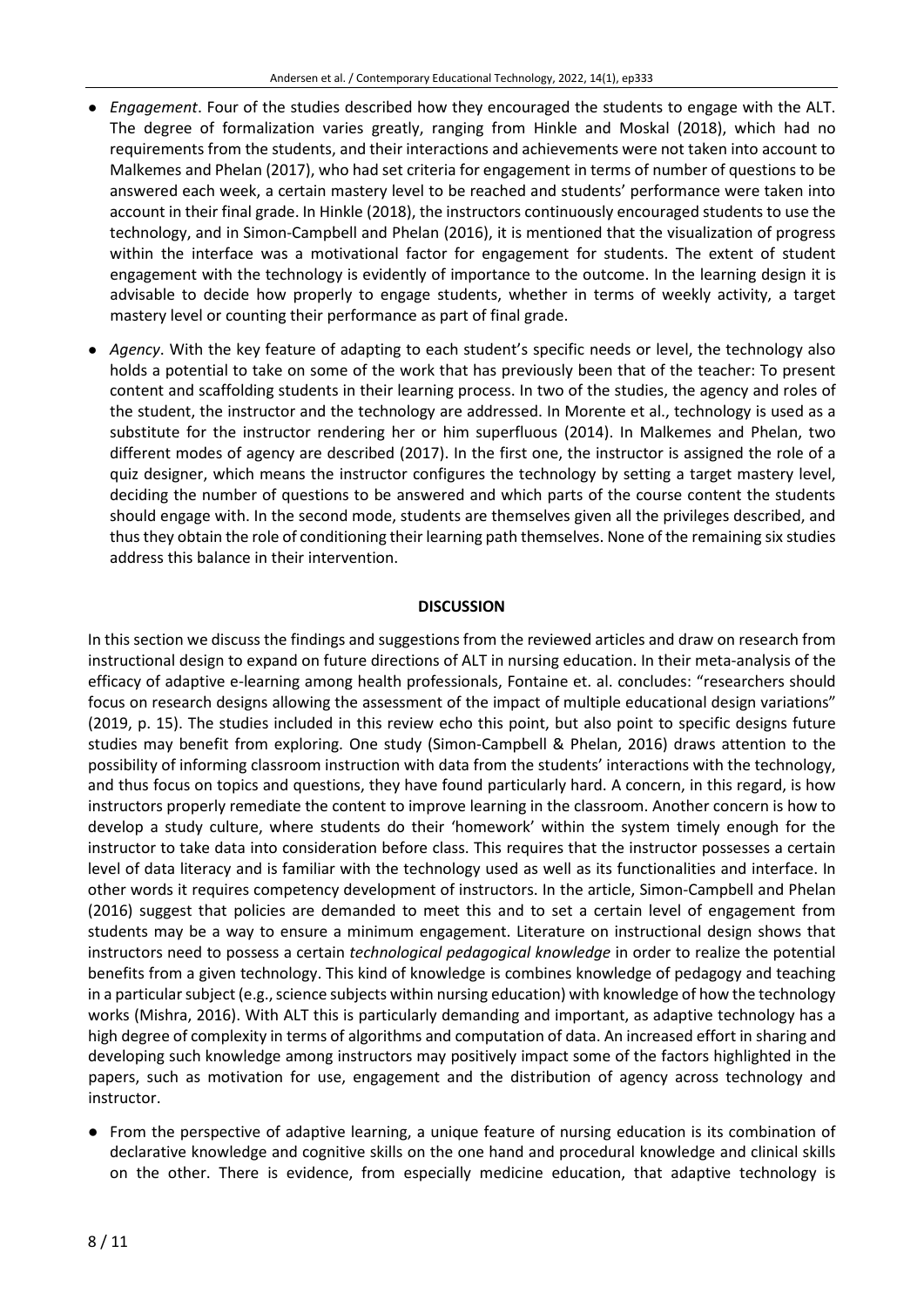particularly effective in learning cognitive skills and declarative knowledge, whereas the impact on procedural and clinical skills is less clear (Fontaine et al., 2019). This suggests that ALT may be particularly useful in core science subjects and should be integrated in a manner where it partly takes the agency and role of the teacher and the traditional textbooks. Kellman and Krasne (2018) present an approach to combine declarative and procedural knowledge in order to train novices to achieve expert level of recognition and fluency for diagnosis and category learning using adaptive technology. The key is for the students to encounter sufficient variation within and between categories in order to train accurate generalization and recognition of new exemplars. Adopting adaptive technologies forsuch purposes does not sideline the instructor as "it is the instructor's responsibilities to assist students in understanding the functionalities and the value of the adaptive system" (Cavanagh et al., 2020, s. 186). Rather, the ALT should be viewed as an augmentation and modification of traditional practices (Romrell et al., 2014). As one of the articles point out, adaptive learning may also be useful in customizing patient cases related to learning of clinical skills (Hinkle & Moskal, 2018) and thus not substitute, but rather augment and modify learning practices. In fact, one of the key features of adaptive learning is that it may free more time for students and instructors to work on clinical skills and procedural knowledge while in the classroom. Drawing on those insights, we suggest that future practices of designing learning with adaptive technologies in nursing education takes point of departure in the following question: Formalia: e.g., What is the duration of the course involving adaptive learning? How many students and teachers are involved? Which parameters are mandated (duration of class, evaluation forms, etc.)?

- What conceptions of learning undergirds the design?
- What are the criteria for engagement, and how are these enforced?
- What courses are deemed particularly well suited for adaptive learning and why?
- What connection between what is learned (and what is not) with the ALT and the face-to-face or synchronous learning is hypothesized?

In future studies of ALT, the learning design could greatly benefit from a larger degree of transparency and explication of the learning design involved, as well as arguments for what subjects adaptive technology are used for and why, and at what stage they are introduced in the course of education. Within the literature of blended learning and flipped classroom in nursing education, such inspiration may be identified (e.g., Cho & Kim, 2019; Li et al., 2019; Liang et al., 2017; McCutcheon et al., 2015).

# **CONCLUSION**

In this scoping review, we set out to answer the question: What characterizes learning designs where adaptive learning technologies have been blended into nursing education? Through analysis of the six included papers, we have identified five themes, according to which each article is analyzed. The themes are: motivation, context, methods, technological intervention and learning design intervention. They vary along those five themes, and particularly the learning design is divided into further subthemes, that are worth attending to in instructional design in nursing education. Those are duration of intervention, engagement, placement of interaction in time and the distribution of agency between instructor and AL.

However, it is also evident that the studies reviewed only sporadically describe the learning design of their interventions. We suggest future research and practice with ALT in nursing education addresses the learning design more explicitly. Experimenting with duration, placement of interaction and agency and roles may challenge or complicate conducting experimental research with pre- and post-test as well as intervention and control groups. However, we believe that more qualitative oriented design-experiments may pave the road for identifying new ways of designing nursing education, where the identified potentials of adaptive learning technology are fully realized.

**Author contributions:** All authors were involved in concept, design, collection of data, interpretation, writing, and critically revising the article. All authors approve final version of the article.

**Funding:** The authors received no financial support for the research and/or authorship of this article.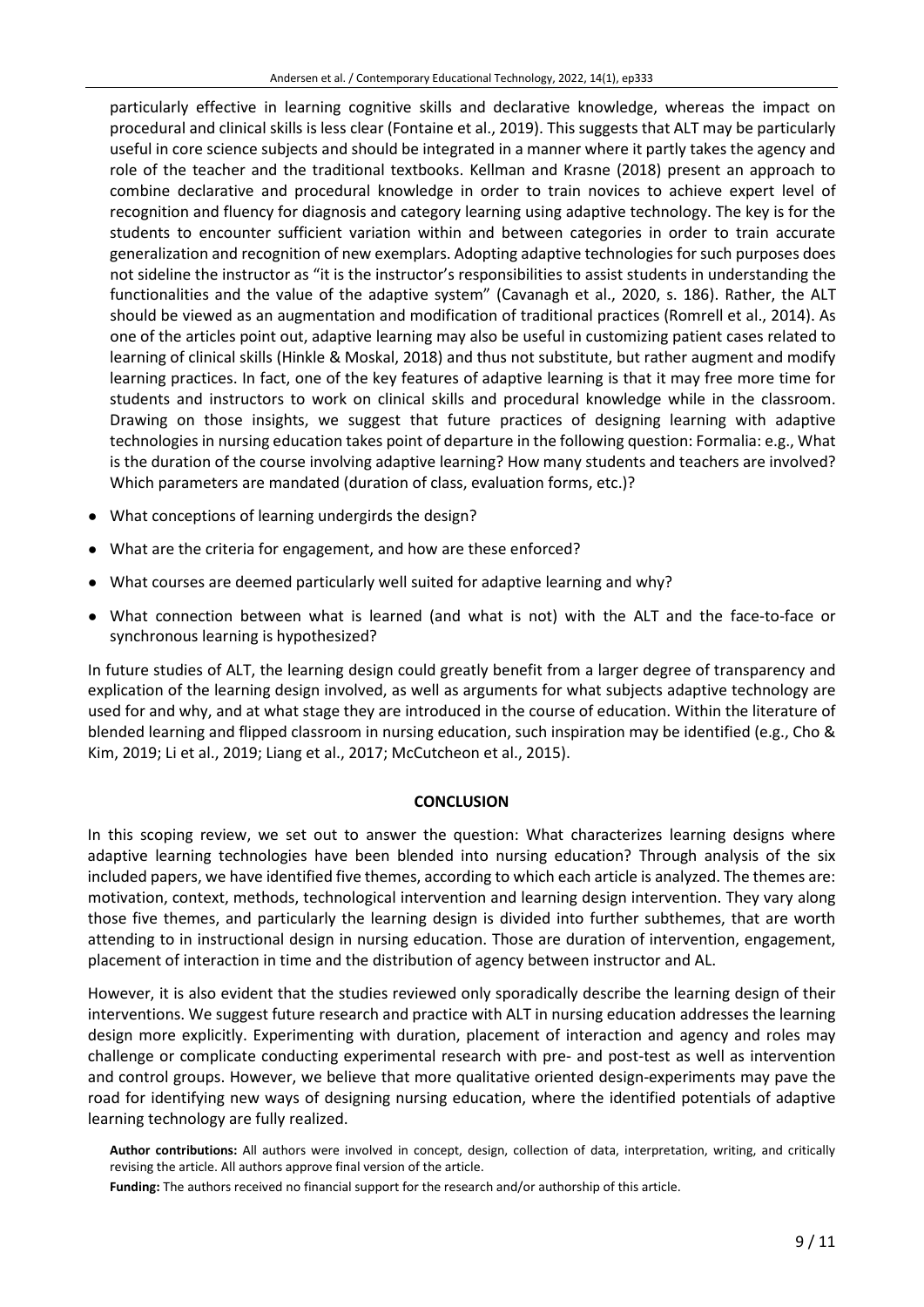**Declaration of interest:** Authors declare no competing interest. **Data availability:** Data generated or analysed during this study are available from the authors on request.

#### **REFERENCES**

- Arksey, H., & O'Malley, L. (2005). Scoping studies: Towards a methodological framework. *International Journal of Social Research Methodology*, *8*(1), 19-32. <https://doi.org/10.1080/1364557032000119616>
- Cavanagh, T., Chen, B., Lahcen, R. A. M., & Paradiso, J. R. (2020). Constructing a design framework and pedagogical approach for adaptive learning in higher education: A practitioner's perspective. *International Review of Research in Open and Distributed Learning*, *21*(1), 172-196. <https://doi.org/10.19173/irrodl.v21i1.4557>
- Cho, M., & Kim, M. Y. (2019). Outcomes and influential factors applying flipped learning methods in a clinical adult nursing practicum. *International Journal of Nursing Practice*, *25*(2), e12724. <https://doi.org/10.1111/ijn.12724>
- Fontaine, G., Cossette, S., Maheu-Cadotte, M.-A., Mailhot, T., Deschênes, M.-F., Mathieu-Dupuis, G., Côté, J., Gagnon, M.-P., & Dubé, V. (2019). Efficacy of adaptive e-learning for health professionals and students: A systematic review and meta-analysis. *BMJ open*, *9*(8), e025252. <https://bmjopen.bmj.com/content/9/8/e025252>
- Hinkle, J. F., & Moskal, P. (2018). A preliminary examination of adaptive case studies in nursing pathophysiology. *Current Issues in Emerging ELearning*, *5*(1), 3. <https://core.ac.uk/download/pdf/229377185.pdf>
- Hinkle, J. F., Jones, C. A., & Saccomano, S. (2020). Pilot of an adaptive learning platform in a graduate nursing education pathophysiology course. *Journal of Nursing Education*, *59*(6), 327-330. <https://doi.org/10.3928/01484834-20200520-05>
- Kellman, P. J., & Krasne, S. (2018). Accelerating expertise: Perceptual and adaptive learning technology in medical learning. *Medical Teacher*, *40*(8), 797-802. <https://doi.org/10.1080/0142159X.2018.1484897>
- Kirkwood, A., & Price, L. (2013). Missing: Evidence of a scholarly approach to teaching and learning with technology in higher education. *Teaching in Higher Education*, *18*(3), 327-337. <https://doi.org/10.1080/13562517.2013.773419>
- Laurillard, D., Kennedy, E., Charlton, P., Wild, J., & Dimakopoulos, D. (2018). Using technology to develop teachers as designers of TEL: Evaluating the learning designer. *British Journal of Educational Technology*, *49*(6), 1044-1058. <https://doi.org/10.1111/bjet.12697>
- Li, C., He, J., Yuan, C., Chen, B., & Sun, Z. (2019). The effects of blended learning on knowledge, skills, and satisfaction in nursing students: A meta-analysis. *Nurse Education Today*, *82*, 51-57. <https://doi.org/10.1016/j.nedt.2019.08.004>
- Liang, F., Zhang, P., & Dou, H. (2017). Effect of flipped classroom on nursing students' learning ability: A meta—Analysis. *Chinese Nursing Research*, *31*(28), 3545-3550. [https://doi.org/10.3969/j.issn.1009-](https://doi.org/10.3969/j.issn.1009-6493.2017.28.017) [6493.2017.28.017](https://doi.org/10.3969/j.issn.1009-6493.2017.28.017)
- Malkemes, S., & Phelan, J. C. (2017). Impact of Adaptive Quizzing as a Practice and Remediation Strategy to Prepare for the NCLEX-RN. *Open Journal of Nursing*, *7*(11), 1289. <https://doi.org/10.4236/ojn.2017.711093>
- McCutcheon, K., Lohan, M., Traynor, M., & Martin, D. (2015). A systematic review evaluating the impact of online or blended learning vs. face-to-face learning of clinical skills in undergraduate nurse education. *Journal of Advanced Nursing*, *71*(2), 255-270. <https://doi.org/10.1111/jan.12509>